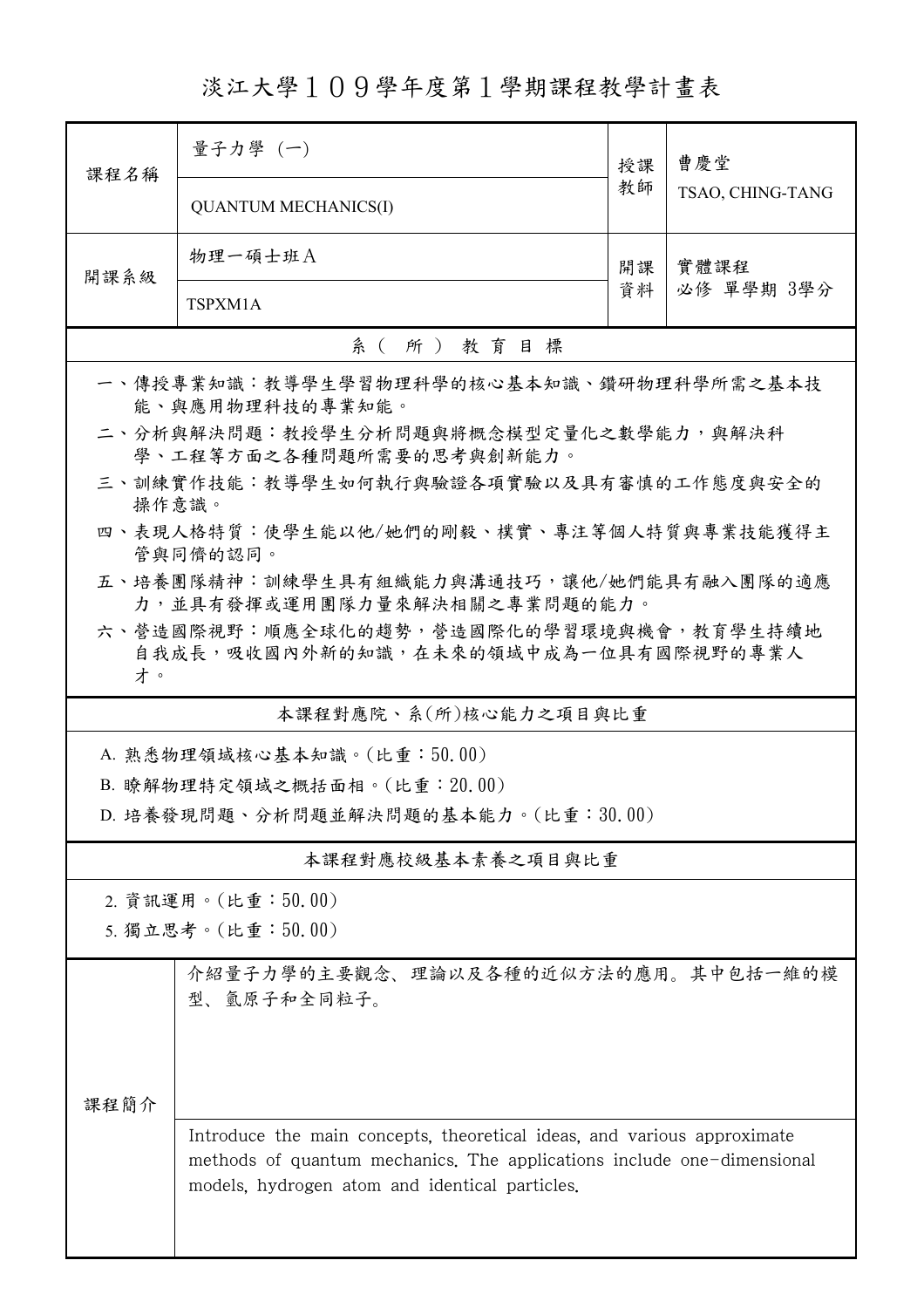## 本課程教學目標與認知、情意、技能目標之對應

將課程教學目標分別對應「認知(Cognitive)」、「情意(Affective)」與「技能(Psychomotor)」 的各目標類型。

一、認知(Cognitive):著重在該科目的事實、概念、程序、後設認知等各類知識之學習。

二、情意(Affective):著重在該科目的興趣、倫理、態度、信念、價值觀等之學習。

三、技能(Psychomotor):著重在該科目的肢體動作或技術操作之學習。

| 序<br>號         | 教學目標(中文)                     |                                                 |                      | 教學目標(英文)                                                                                                                                                                                                   |       |  |  |  |
|----------------|------------------------------|-------------------------------------------------|----------------------|------------------------------------------------------------------------------------------------------------------------------------------------------------------------------------------------------------|-------|--|--|--|
|                | 粒子。                          | 以及各種的近似方法的應用。                                   |                      | 1. 介紹量子力學的重要觀念、理論 1. Introduce the main concepts, theoretical ideas, and<br>various approximate methods.<br>2. 分析一維的模型、氫原子和全同 2. Analyze one-dimensional models, hydrogen atom<br>and identical particles. |       |  |  |  |
|                | 教學目標之目標類型、核心能力、基本素養教學方法與評量方式 |                                                 |                      |                                                                                                                                                                                                            |       |  |  |  |
| 序號             | 目標類型                         | 院、系 $(\kappa)$<br>核心能力   基本素養                   | 校級                   | 教學方法                                                                                                                                                                                                       | 評量方式  |  |  |  |
| 1              | 認知                           | <b>ABD</b>                                      | 25                   | 講述、討論                                                                                                                                                                                                      | 測驗、作業 |  |  |  |
|                | 授課進度表                        |                                                 |                      |                                                                                                                                                                                                            |       |  |  |  |
| 週次             | 日期起訖                         |                                                 | 內 容 (Subject/Topics) | 備註                                                                                                                                                                                                         |       |  |  |  |
|                | $109/09/14$ ~<br>109/09/20   | The time-independent Schrodinger equation (I)   |                      |                                                                                                                                                                                                            |       |  |  |  |
| $\overline{c}$ | $109/09/21$ ~<br>109/09/27   | The time-independent Schrodinger equation (II)  |                      |                                                                                                                                                                                                            |       |  |  |  |
| 3              | $109/09/28$ ~<br>109/10/04   | The time-independent Schrodinger equation (III) |                      |                                                                                                                                                                                                            |       |  |  |  |
| 4              | $109/10/05$ ~<br>109/10/11   | Formalism (I)                                   |                      |                                                                                                                                                                                                            |       |  |  |  |
| 5              | $109/10/12$ ~<br>109/10/18   | Formalism (II)                                  |                      |                                                                                                                                                                                                            |       |  |  |  |
| 6              | $109/10/19$ ~<br>109/10/25   | Test I                                          |                      |                                                                                                                                                                                                            |       |  |  |  |
| 7              | $109/10/26$ ~<br>109/11/01   | Formalism (III)                                 |                      |                                                                                                                                                                                                            |       |  |  |  |
| 8              | $109/11/02$ ~<br>109/11/08   | Formalism (IV)                                  |                      |                                                                                                                                                                                                            |       |  |  |  |
| 9              | $109/11/09$ ~<br>109/11/15   | Quantum mechanics in three dimensions (I)       |                      |                                                                                                                                                                                                            |       |  |  |  |
| 10             | $109/11/16$ ~<br>109/11/22   | Quantum mechanics in three dimensions (II)      |                      |                                                                                                                                                                                                            |       |  |  |  |
| 11             | $109/11/23$ ~<br>109/11/29   | Quantum mechanics in three dimensions (III)     |                      |                                                                                                                                                                                                            |       |  |  |  |
| 12             | $109/11/30$ ~<br>109/12/06   | Test II                                         |                      |                                                                                                                                                                                                            |       |  |  |  |
| 13             | $109/12/07$ ~<br>109/12/13   | Quantum mechanics in three dimensions (IV)      |                      |                                                                                                                                                                                                            |       |  |  |  |
|                |                              |                                                 |                      |                                                                                                                                                                                                            |       |  |  |  |